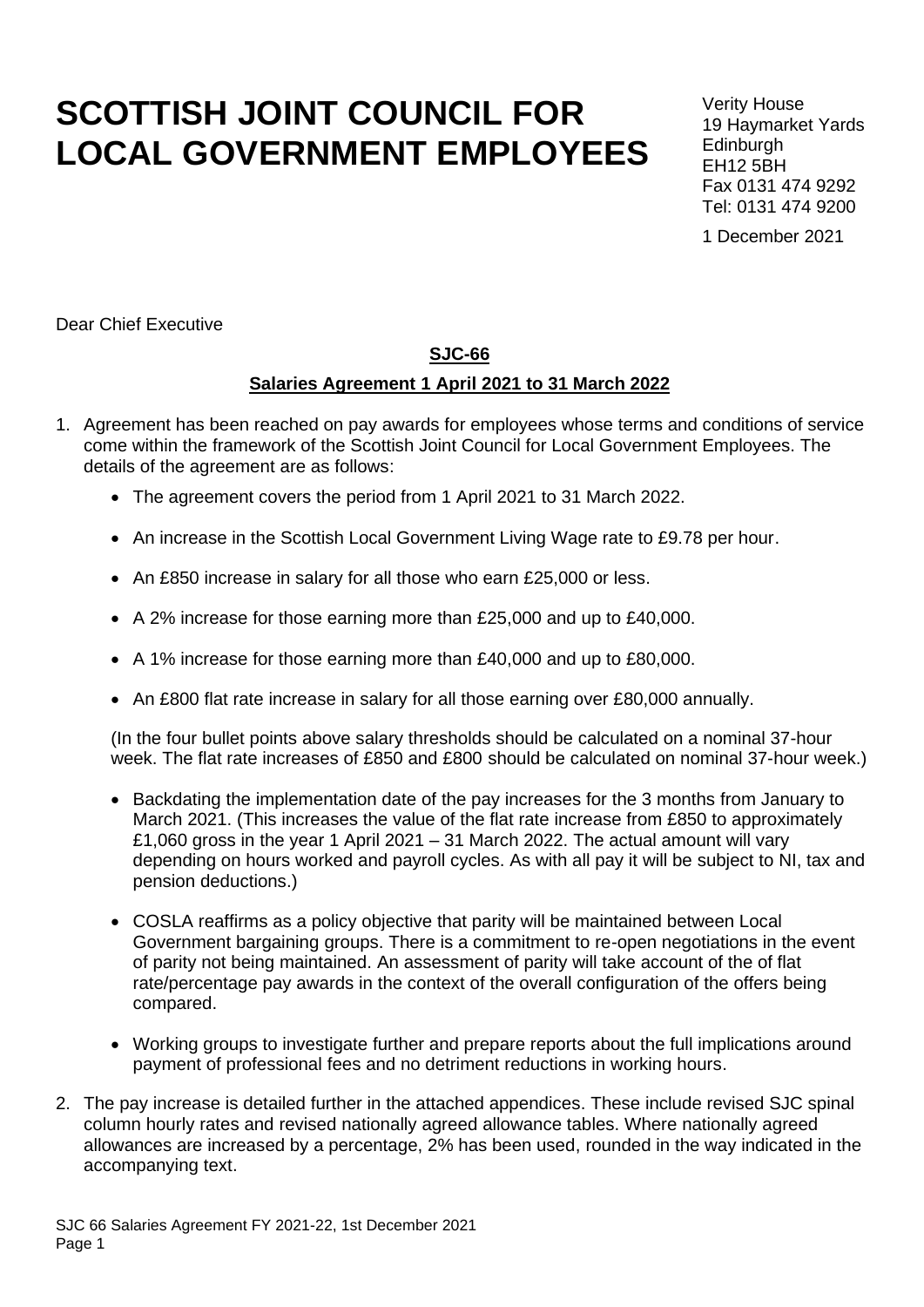- Appendix 1 SJC Spinal Column Hourly Rates
- Appendix 2 Allowances
- Appendix 3 Shift Payments
- Appendix 4 Model Agreement for Standby Duty Payments other than Social Workers
- Appendix 5 Disturbance and Callout Payments for Employees not on Standby
- Appendix 6 Part-Time Registrars and Assistant Registrars
- Appendix 7 Notes about the preparation of this circular
- 3. We should be obliged if you would implement the agreement set out in this circular with an effective date of 1 April 2021 with the backdating element applied from 1 January 2021 in line with your established pay practice.

Yours sincerely

Simon Cameron (COSLA) Johanna Baxter (UNISON) Keir Greenaway (GMB) Wendy Dunsmore (UNITE)

Joint Secretaries

**Circulated to: Chief Executives, Heads of Human Resources, Directors of Finance**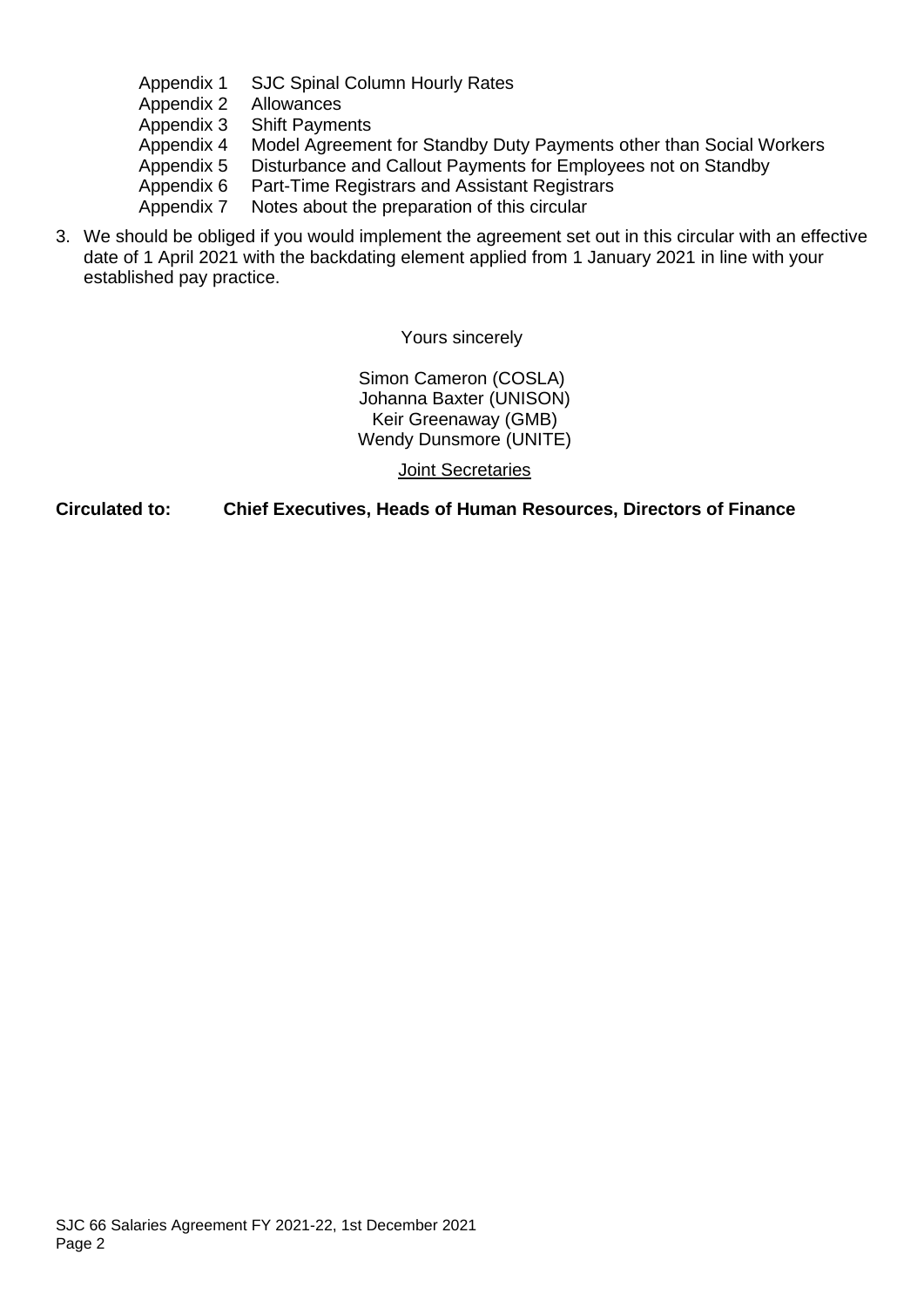## **SJC Spinal Column Points**

These table show Spinal Column Points (SCP) and, for those points in scope, the Scottish Local Government Living Wage (SLGLW) rate applicable.

| Spinal column<br>point  | <b>Hourly Rate</b><br>w.e.f. 1.4.20 | <b>Scottish Local</b><br>Govt. Living<br>Wage w.e.f.<br>1.4.20 | <b>Hourly Rate</b><br>w.e.f. 1.4.21 | <b>Scottish Local</b><br>Govt. Living<br>Wage w.e.f.<br>1.4.21 |
|-------------------------|-------------------------------------|----------------------------------------------------------------|-------------------------------------|----------------------------------------------------------------|
| 1                       | removed                             |                                                                | removed                             |                                                                |
| $\overline{2}$          | £7.40                               | £9.34                                                          | £7.84                               | £9.78                                                          |
| 3                       | £7.50                               | £9.34                                                          | £7.94                               | £9.78                                                          |
| $\overline{\mathbf{4}}$ | £7.62                               | £9.34                                                          | £8.06                               | £9.78                                                          |
| 5                       | £7.75                               | £9.34                                                          | £8.19                               | £9.78                                                          |
| 6                       | £7.84                               | £9.34                                                          | £8.28                               | £9.78                                                          |
| $\overline{7}$          | £7.94                               | £9.34                                                          | £8.38                               | £9.78                                                          |
| 8                       | £8.06                               | £9.34                                                          | £8.50                               | £9.78                                                          |
| 9                       | £8.19                               | £9.34                                                          | £8.63                               | £9.78                                                          |
| 10                      | £8.30                               | £9.34                                                          | £8.74                               | £9.78                                                          |
| 11                      | £8.42                               | £9.34                                                          | £8.86                               | £9.78                                                          |
| 12                      | £8.56                               | £9.34                                                          | £9.00                               | £9.78                                                          |
| 13                      | £8.68                               | £9.34                                                          | £9.12                               | £9.78                                                          |
| 14                      | £8.80                               | £9.34                                                          | £9.24                               | £9.78                                                          |
| 15                      | £8.93                               | £9.34                                                          | £9.37                               | £9.78                                                          |
| 16                      | £9.08                               | £9.34                                                          | £9.52                               | £9.78                                                          |
| 17                      | £9.20                               | £9.34                                                          | £9.64                               | £9.78                                                          |
| 18                      | £9.31                               | £9.34                                                          | £9.75                               | £9.78                                                          |
| 19                      | £9.47                               |                                                                | £9.91                               |                                                                |
| 20                      | £9.60                               |                                                                | £10.04                              |                                                                |
| 21                      | £9.74                               |                                                                | £10.18                              |                                                                |
| 22                      | £9.90                               |                                                                | £10.34                              |                                                                |
| 23                      | £10.04                              |                                                                | £10.48                              |                                                                |
| 24                      | £10.19                              |                                                                | £10.63                              |                                                                |
| 25                      | £10.34                              |                                                                | £10.78                              |                                                                |
| 26                      | £10.49                              |                                                                | £10.93                              |                                                                |
| 27                      | £10.64                              |                                                                | £11.08                              |                                                                |
| 28                      | £10.79                              |                                                                | £11.23                              |                                                                |
| 29                      | £10.95                              |                                                                | £11.39                              |                                                                |
| 30                      | £11.12                              |                                                                | £11.56                              |                                                                |
| 31                      | £11.29                              |                                                                | £11.73                              |                                                                |
| 32                      | £11.41                              |                                                                | £11.85                              |                                                                |
| 33                      | £11.62                              |                                                                | £12.06                              |                                                                |
| 34                      | £11.78                              |                                                                | £12.22                              |                                                                |
| 35                      | £11.98                              |                                                                | £12.42                              |                                                                |
| 36                      | £12.14                              |                                                                | £12.58                              |                                                                |
| 37                      | £12.33                              |                                                                | £12.77                              |                                                                |
| 38                      | £12.51                              |                                                                | £12.95                              |                                                                |
| 39                      | £12.68                              |                                                                | £13.12                              |                                                                |
| 40                      | £12.86                              |                                                                | £13.30                              |                                                                |
| 41                      | £13.07                              |                                                                | £13.33                              |                                                                |

SJC 66 Salaries Agreement FY 2021-22, 1st December 2021 Page 3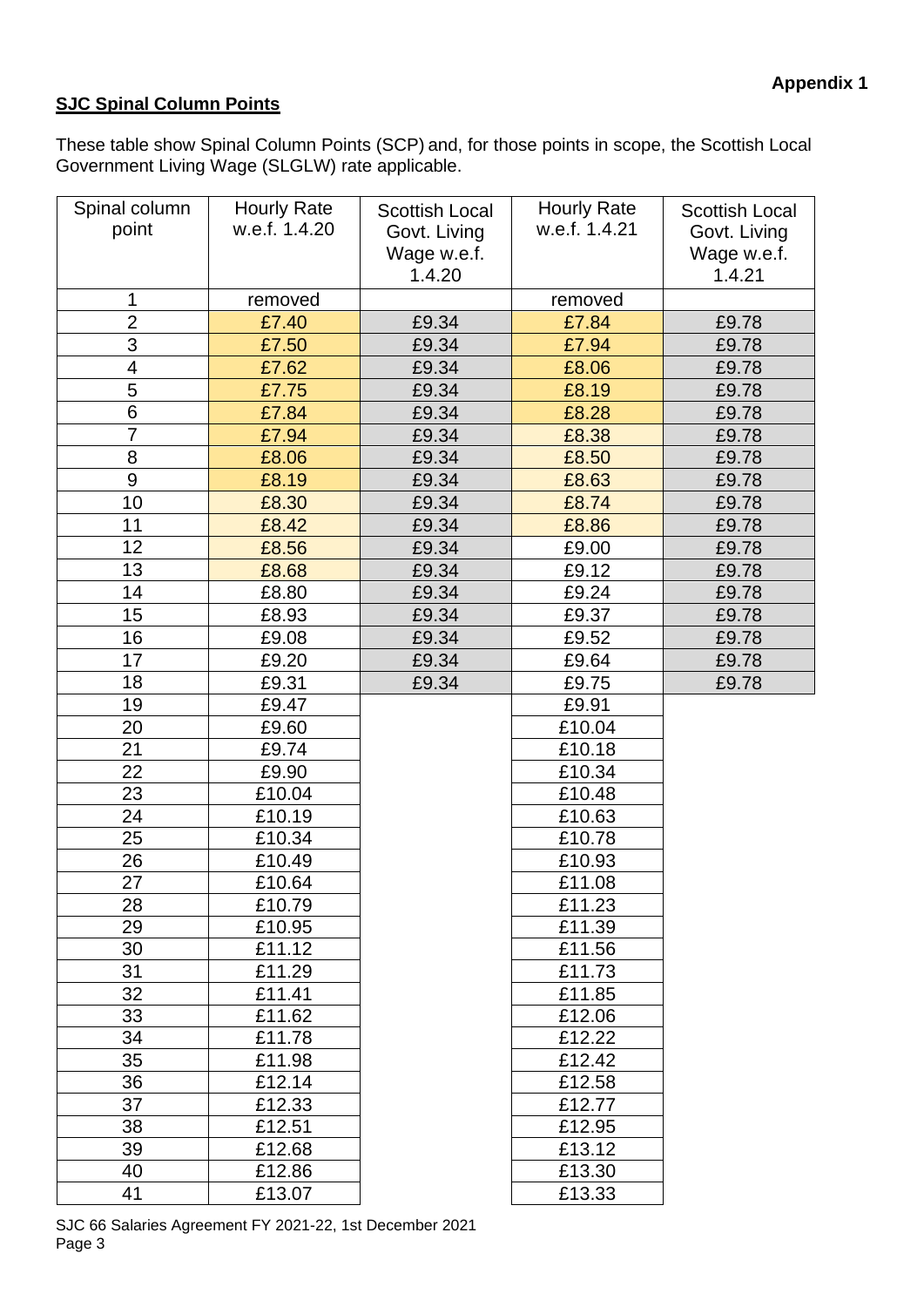| Spinal column | <b>Hourly Rate</b> | <b>Scottish Local</b> | <b>Hourly Rate</b> | <b>Scottish Local</b> |
|---------------|--------------------|-----------------------|--------------------|-----------------------|
| point         | w.e.f. 1.4.20      | Govt. Living          | w.e.f. 1.4.21      | Govt. Living          |
|               |                    | Wage w.e.f.           |                    | Wage w.e.f.           |
|               |                    | 1.4.20                |                    | 1.4.21                |
| 42            | £13.23             |                       | £13.49             |                       |
| 43            | £13.48             |                       | £13.75             |                       |
| 44            | £13.66             |                       | £13.93             |                       |
| 45            | £13.86             |                       | £14.14             |                       |
| 46            | £14.05             |                       | £14.33             |                       |
| 47            | £14.26             |                       | £14.55             |                       |
| 48            | £14.48             |                       | £14.77             |                       |
| 49            | £14.70             |                       | £14.99             |                       |
| 50            | £14.91             |                       | £15.21             |                       |
| 51            | £15.12             |                       | £15.42             |                       |
| 52            | £15.35             |                       | £15.66             |                       |
| 53            | £15.57             |                       | £15.88             |                       |
| 54            | £15.81             |                       | £16.13             |                       |
| 55            | £16.03             |                       | £16.35             |                       |
| 56            | £16.28             |                       | £16.61             |                       |
| 57            | £16.52             |                       | £16.85             |                       |
| 58            | £16.76             |                       | £17.10             |                       |
| 59            | £17.03             |                       | £17.37             |                       |
| 60            | £17.27             |                       | £17.62             |                       |
| 61            | £17.55             |                       | £17.90             |                       |
| 62            | £17.76             |                       | £18.12             |                       |
| 63            | £18.08             |                       | £18.44             |                       |
| 64            | £18.31             |                       | £18.68             |                       |
| 65            | £18.60             |                       | £18.97             |                       |
| 66            | £18.85             |                       | £19.23             |                       |
| 67            | £19.16             |                       | £19.54             |                       |
| 68            | £19.44             |                       | £19.83             |                       |
| 69            | £19.72             |                       | £20.11             |                       |
| 70            | £20.01             |                       | £20.41             |                       |
| 71            | £20.30             |                       | £20.71             |                       |
| 72            | £20.61             |                       | £21.02             |                       |
| 73            | £20.93             |                       | £21.14             |                       |
| 74            | £21.25             |                       | £21.46             |                       |
| 75            | £21.57             |                       | £21.79             |                       |
| 76            | £21.88             |                       | £22.10             |                       |
| 77            | £22.20             |                       | £22.42             |                       |
| 78            | £22.56             |                       | £22.79             |                       |
| 79            | £22.89             |                       | £23.12             |                       |
| 80            | £23.24             |                       | £23.47             |                       |
| 81            | £23.58             |                       | £23.82             |                       |
| 82            | £23.92             |                       | £24.16             |                       |
| 83            | £24.30             |                       | £24.54             |                       |
| 84            | £24.67             |                       | £24.92             |                       |
| 85            | £25.03             |                       | £25.28             |                       |
| 86            | £25.39             |                       | £25.64             |                       |
| 87            | £25.76             |                       | £26.02             |                       |
| 88            | £26.18             |                       | £26.44             |                       |

SJC 66 Salaries Agreement FY 2021-22, 1st December 2021 Page 4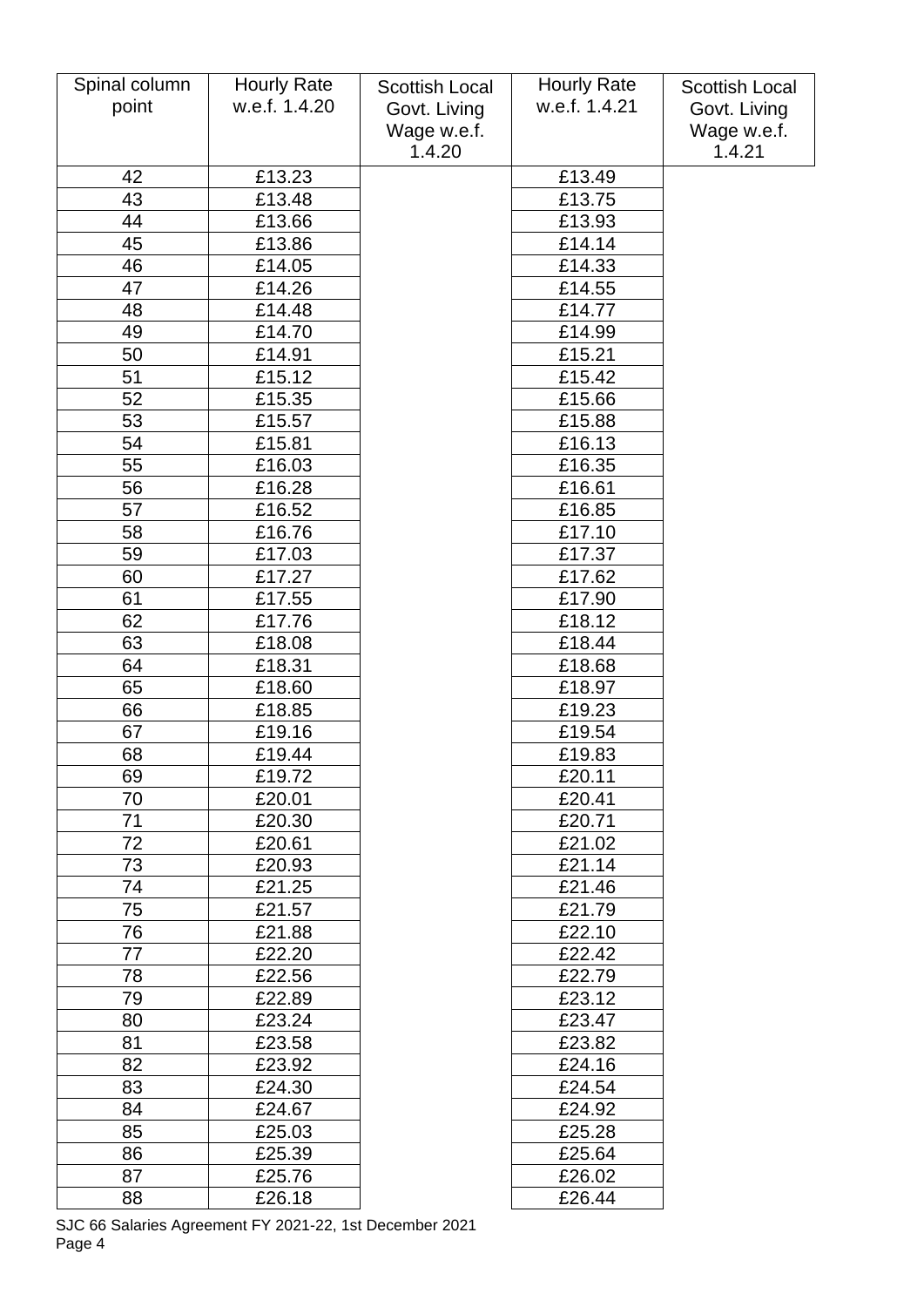| Spinal column | <b>Hourly Rate</b> | <b>Scottish Local</b> | <b>Hourly Rate</b>         | <b>Scottish Local</b> |
|---------------|--------------------|-----------------------|----------------------------|-----------------------|
| point         | w.e.f. 1.4.20      | Govt. Living          | w.e.f. 1.4.21              | Govt. Living          |
|               |                    | Wage w.e.f.           |                            | Wage w.e.f.           |
|               |                    | 1.4.20                |                            | 1.4.21                |
| 89            | £26.57             |                       | £26.84                     |                       |
| 90            | £26.94             |                       | £27.21                     |                       |
| 91            | £27.36             |                       | £27.63                     |                       |
| 92            | £27.78             |                       | £28.06                     |                       |
| 93            | £28.19             |                       | £28.47                     |                       |
| 94            | £28.63             |                       | £28.92                     |                       |
| 95            | £29.03             |                       | £29.32                     |                       |
| 96            | £29.47             |                       | £29.76                     |                       |
| 97            | £29.92             |                       | £30.22                     |                       |
| 98            | £30.34             |                       | £30.64                     |                       |
| 99            | £30.83             |                       | £31.14                     |                       |
| 100           | £31.25             |                       | £31.56                     |                       |
| 101           | £31.74             |                       | £32.06                     |                       |
| 102           | £32.21             |                       | £32.53                     |                       |
| 103           | £32.67             |                       | £33.00                     |                       |
| 104           | £33.20             |                       | £33.53                     |                       |
| 105           | £33.67             |                       | £34.01                     |                       |
| 106           | £34.21             |                       | £34.55                     |                       |
| 107           | £34.73             |                       | £35.08                     |                       |
| 108           | £35.26             |                       | £35.61                     |                       |
| 109           | £35.76             |                       | £36.12                     |                       |
| 110           | £36.30             |                       | £36.66                     |                       |
| 111           | £36.85             |                       | £37.22                     |                       |
| 112           | £37.39             |                       | £37.76                     |                       |
| 113           | £37.95             |                       | £38.33                     |                       |
| 114           | £38.53             |                       | £38.92                     |                       |
| 115           | £39.13             |                       | £39.52                     |                       |
| 116           | £39.70             |                       | $\overline{\text{£}}40.10$ |                       |
| 117           | £40.28             |                       | £40.68                     |                       |
| 118           | £40.91             |                       | £41.32                     |                       |
| 119           | £41.50             |                       | £41.91                     |                       |
| 120           | £42.13             |                       | £42.54                     |                       |
| 121           | £42.77             |                       | £43.18                     |                       |
| 122           | £43.40             |                       | £43.81                     |                       |
| 123           | £44.04             |                       | £44.45                     |                       |

| Hourly rates in cells shaded pale yellow are below the UK national living<br>wage rate for those aged 23 + (was aged 25+ in 2020). The 2021 rate is: | £8.91 |
|------------------------------------------------------------------------------------------------------------------------------------------------------|-------|
| Hourly rates in cells shaded darker yellow are below the UK national<br>minimum wage rate for those aged 21 to 22 (was 24). The 2021 rate is         | £8.36 |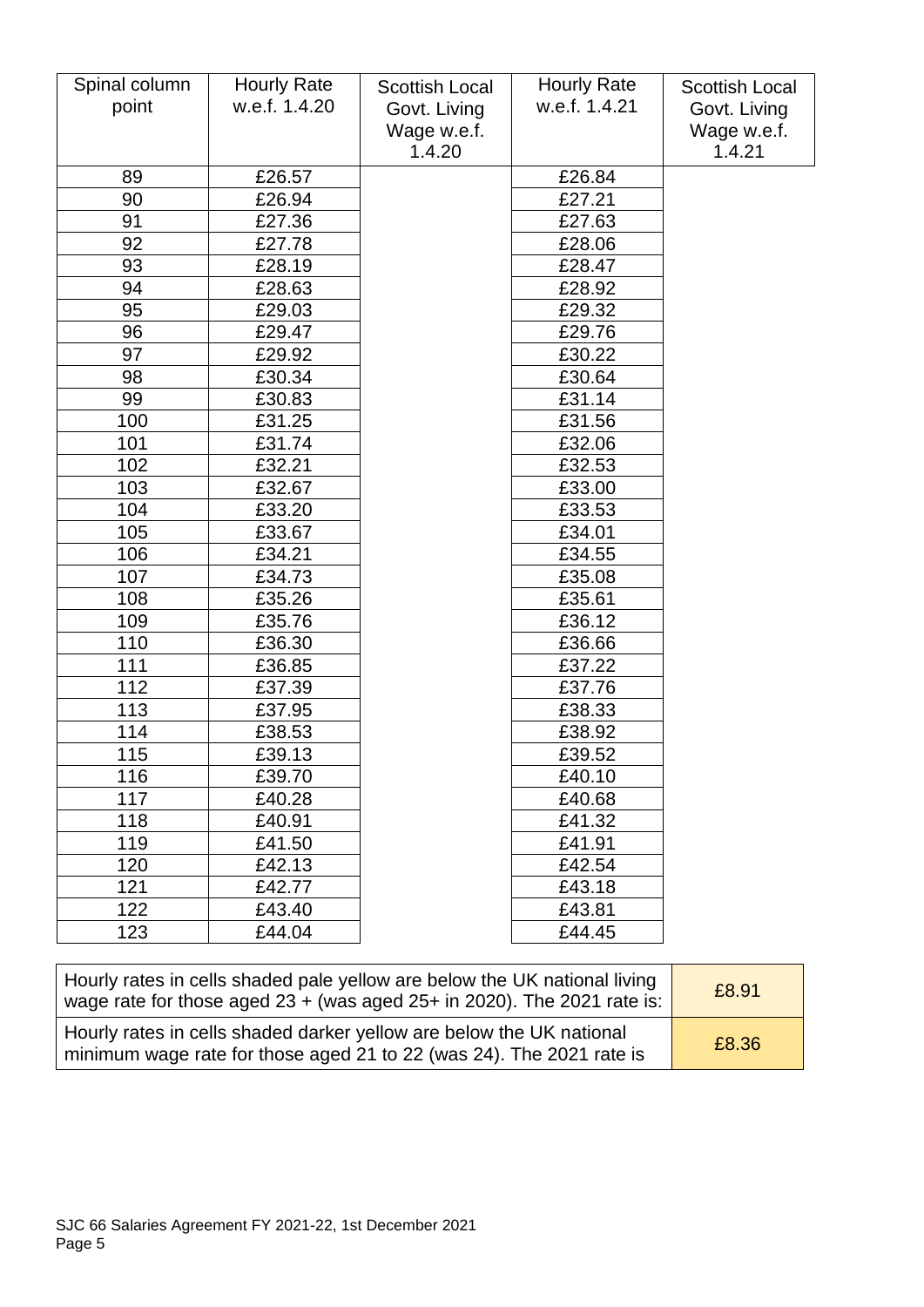#### **Allowances**

These are legacy allowances in Part 3 of the Scottish Joint Council Scheme of Terms and Conditions (The Red Book). The implementation agreement states, "Part 3 contains other Scottish provisions which may be modified locally, by negotiation between the council and the unions." Where there is a local agreement in place applicable to the allowances below it replaces these allowances.

|                |                                                            | <b>Existing Rates from</b><br>1 April 2020 | <b>Revised Rates from</b><br>1 April 2021 |
|----------------|------------------------------------------------------------|--------------------------------------------|-------------------------------------------|
|                | <b>Social Workers</b>                                      |                                            |                                           |
|                | Standby Duty Allowance per session                         | £31.28                                     | £31.91                                    |
| $\overline{2}$ | <b>Nursery Staff</b><br>Special School Allowance per Annum |                                            |                                           |
|                | 100%                                                       | £1,458.18                                  | £1,487.34                                 |
|                | $80 - 100\%$                                               | £1,171.60                                  | £1,195.03                                 |
|                | $50 - 80%$                                                 | £729.10                                    | £743.68                                   |
|                | <b>Hospital Social Workers</b>                             |                                            |                                           |
| 3              | <b>Sessional Payment</b>                                   | £39.38                                     | £40.17                                    |
|                | <b>Nursery Staffs Scheme</b>                               |                                            |                                           |
| $\overline{4}$ | Sleeping-in Duty Allowance per                             | See circular SJC 18-                       | See circular SJC 18-                      |
|                | session                                                    | 56                                         | 56                                        |
|                | <b>Residential Staffs Scheme</b>                           |                                            |                                           |
| 5              | Sleeping-in Duty Allowance per                             | See circular SJC 18-                       | See circular SJC 18-                      |
|                | session                                                    | 56                                         | 56                                        |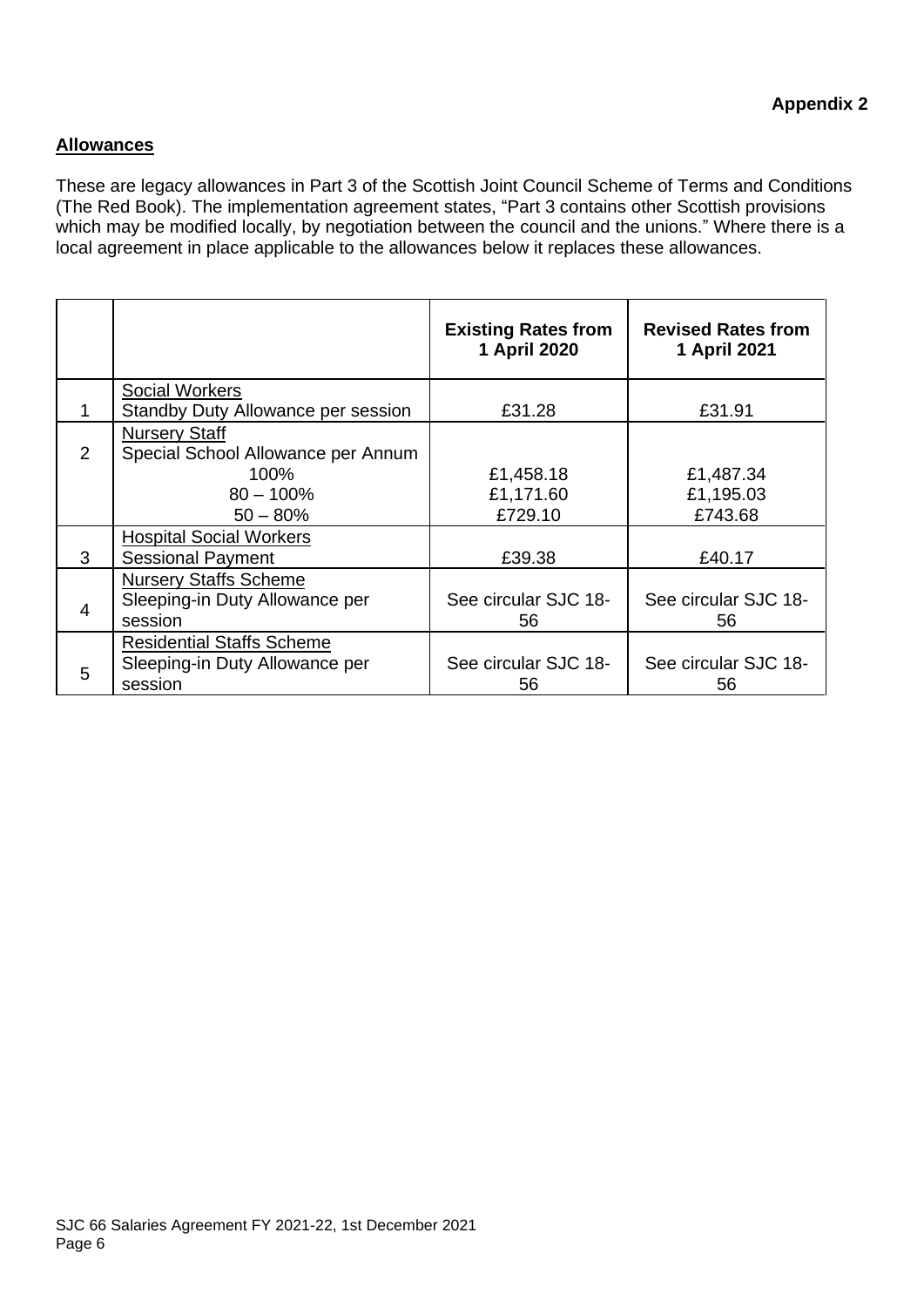#### **Shift Payments**

These are legacy allowances in Part 3 of the Scottish Joint Council Scheme of Terms and Conditions (The Red Book). The implementation agreement states, "Part 3 contains other Scottish provisions which may be modified locally, by negotiation between the council and the unions." Where there is a local agreement in place applicable to the allowances below it replaces these allowances.

|                                     | <b>Existing Rate</b><br>from 1 April 2020 | <b>Revised Rate</b><br>from 1 April 2021 |
|-------------------------------------|-------------------------------------------|------------------------------------------|
| <b>Alternating</b><br><b>Shifts</b> | £28.33                                    | £28.90                                   |
| <b>Rotating</b><br><b>Shifts</b>    | £45.31                                    | £46.22                                   |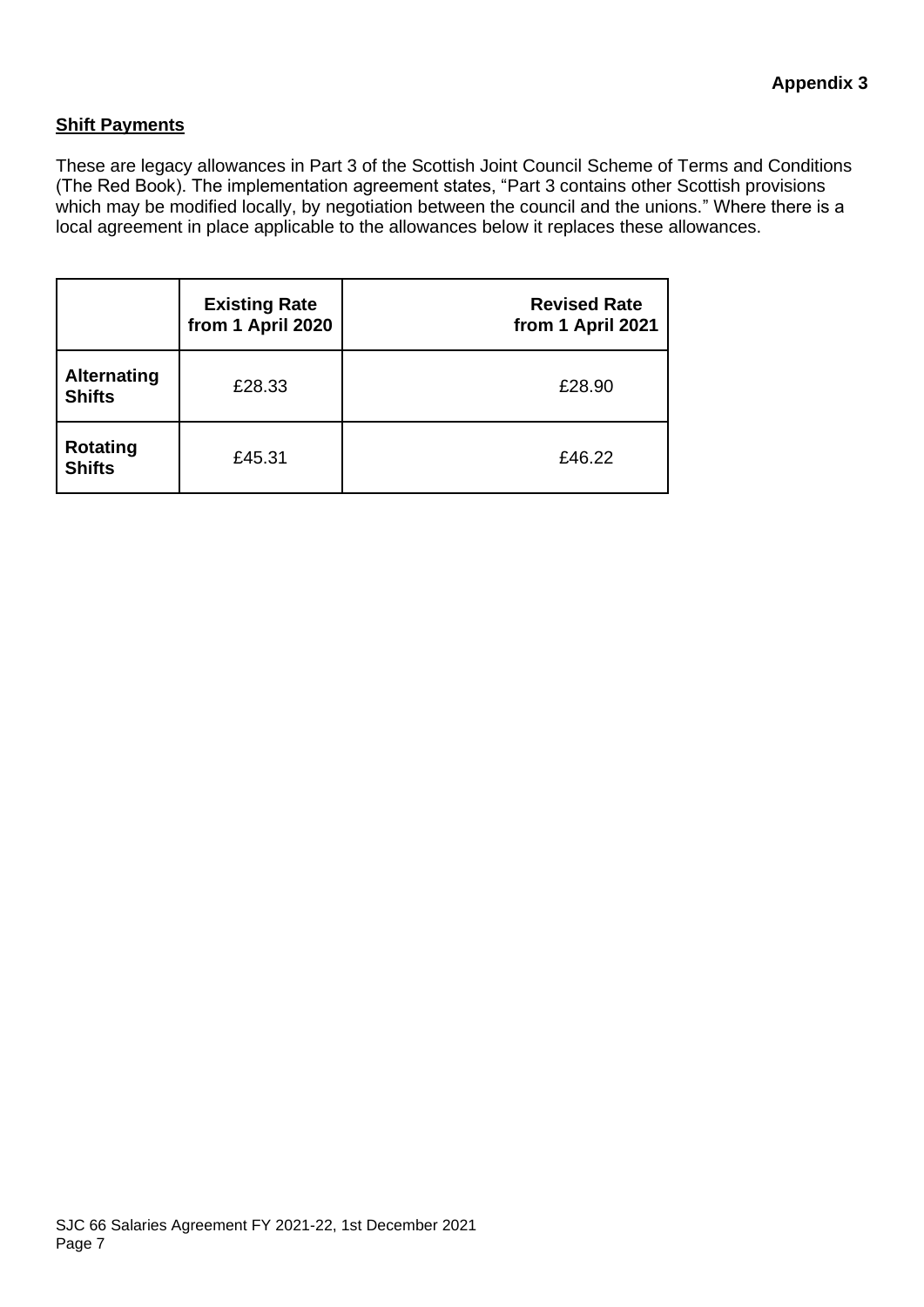#### **Standby for Employees Other Than Social Workers**

These are legacy allowances in Part 3 of the Scottish Joint Council Scheme of Terms and Conditions (The Red Book). The implementation agreement states, "Part 3 contains other Scottish provisions which may be modified locally, by negotiation between the council and the unions." Where there is a local agreement in place applicable to the allowances below it replaces these allowances.

- 1. Entitlement to standby, disturbance and call-out payment
- (a) The nature of the work for some employees makes it necessary for them to carry out standby duties. Such employees will therefore be contractually required to undertake standby duty if so requested by the authority and to carry out emergency work as and when the need arises.
- (b) Standby duties to a specific rostered arrangement whereby employees are under an obligation outside their normal working hours (including Saturdays, Sundays and Public Holidays) to remain on call and to be available to be consulted and if necessary to be called out for emergency duty.
- (c) Employees whose posts are not paid up to and below a professionally graded post and who are required to undertake standby duty, where this requirement is not already reflected in the grade of the post, will be entitled to payment in accordance with paragraphs 2 and 3 below.
- 2. Payment for Standby Duty

| <b>Standby Duty Payments</b>                                    |                                    |                                   |  |
|-----------------------------------------------------------------|------------------------------------|-----------------------------------|--|
|                                                                 | <b>Existing Rate</b><br>01/04/2020 | <b>Revised Rate</b><br>01/04/2021 |  |
| For each complete week of standby<br>duty performed             | £93.68                             | £95.42                            |  |
| Plus For each public or extra<br>statutory holiday in that week | £17.58                             | £17.93                            |  |
| For broken periods of standby duty:                             |                                    |                                   |  |
| Monday to Friday                                                | £9.32                              | £9.51                             |  |
| Saturday                                                        | £19.86                             | £20.26                            |  |
| Sunday, public and extra statutory<br>holiday                   | £27.07                             | £27.61                            |  |

(a) An employee performing standby duty will be paid:

(b) Each 24-hour period of standby duty is to commence at the beginning of the working day (or at the same hour on non-working days).

#### 3. Disturbance and call out payments

Employees undertaking standby duty, who are contacted or called out in accordance with the agreed arrangements, will be paid on the following basis: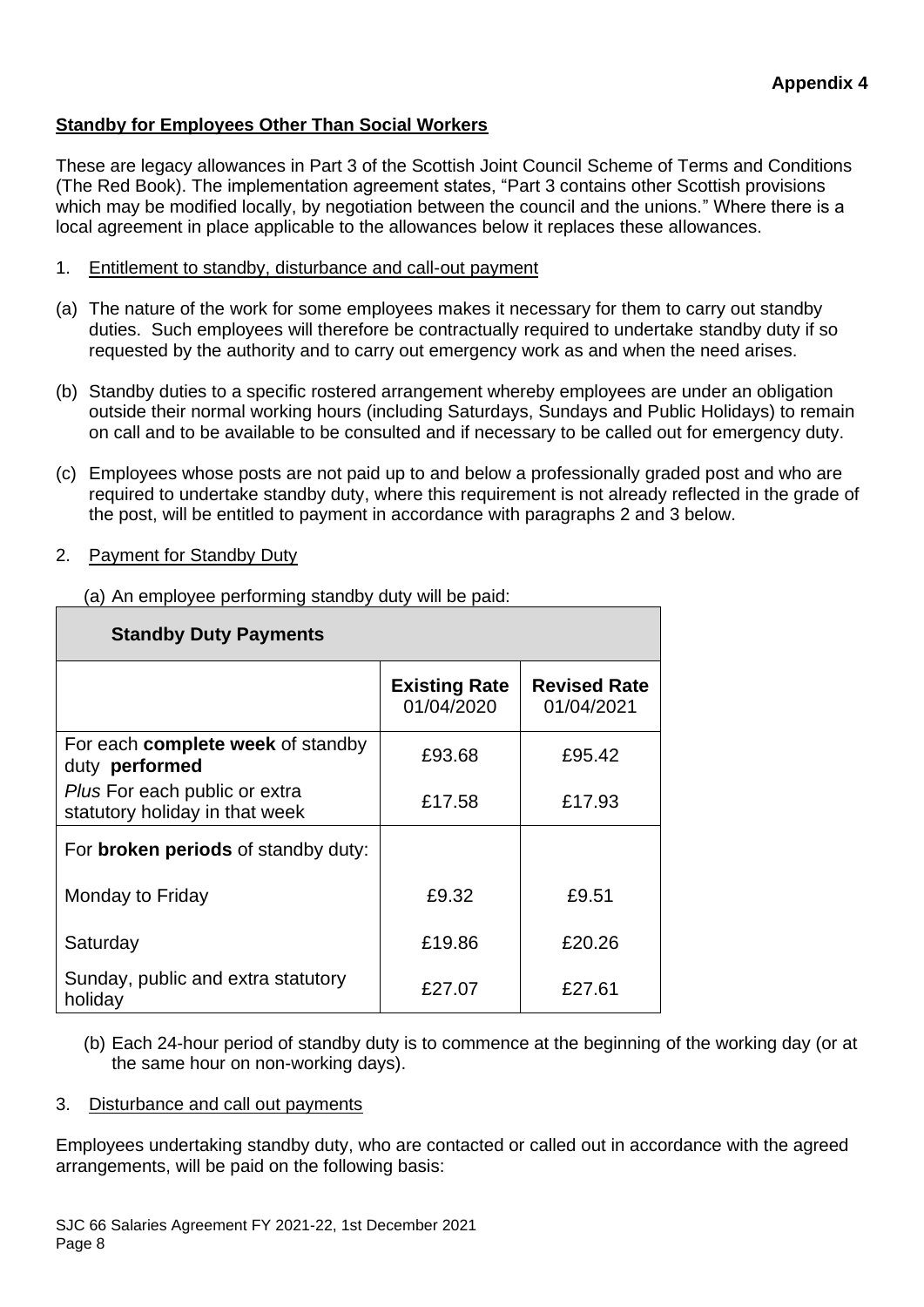- (i) for each occasion on which the employee is contacted and which results in the exercise of skills for which the standby duty is required, either at the employee's home or elsewhere, a payment of the amount set out in table (a) below will apply depending on the status of the employee. An employee will, however, only be entitled to one such payment within each period of two hours, commencing with the start of the standby session;
- (ii) where an employee becomes entitled to a payment in sub-paragraph (i) and, where that or subsequent disturbance or call out is in excess of one hour, the employee will be entitled to further payment for the whole of the period of disturbance or call-out at the appropriate overtime rates.

| (a) Disturbance and Call<br><b>Out Payments</b><br>for employees on standby |                                      |  |  |
|-----------------------------------------------------------------------------|--------------------------------------|--|--|
| <b>Existing</b><br>Rate<br>01/04/2020                                       | <b>Revised</b><br>Rate<br>01/04/2021 |  |  |
| £14.96                                                                      | £15.26                               |  |  |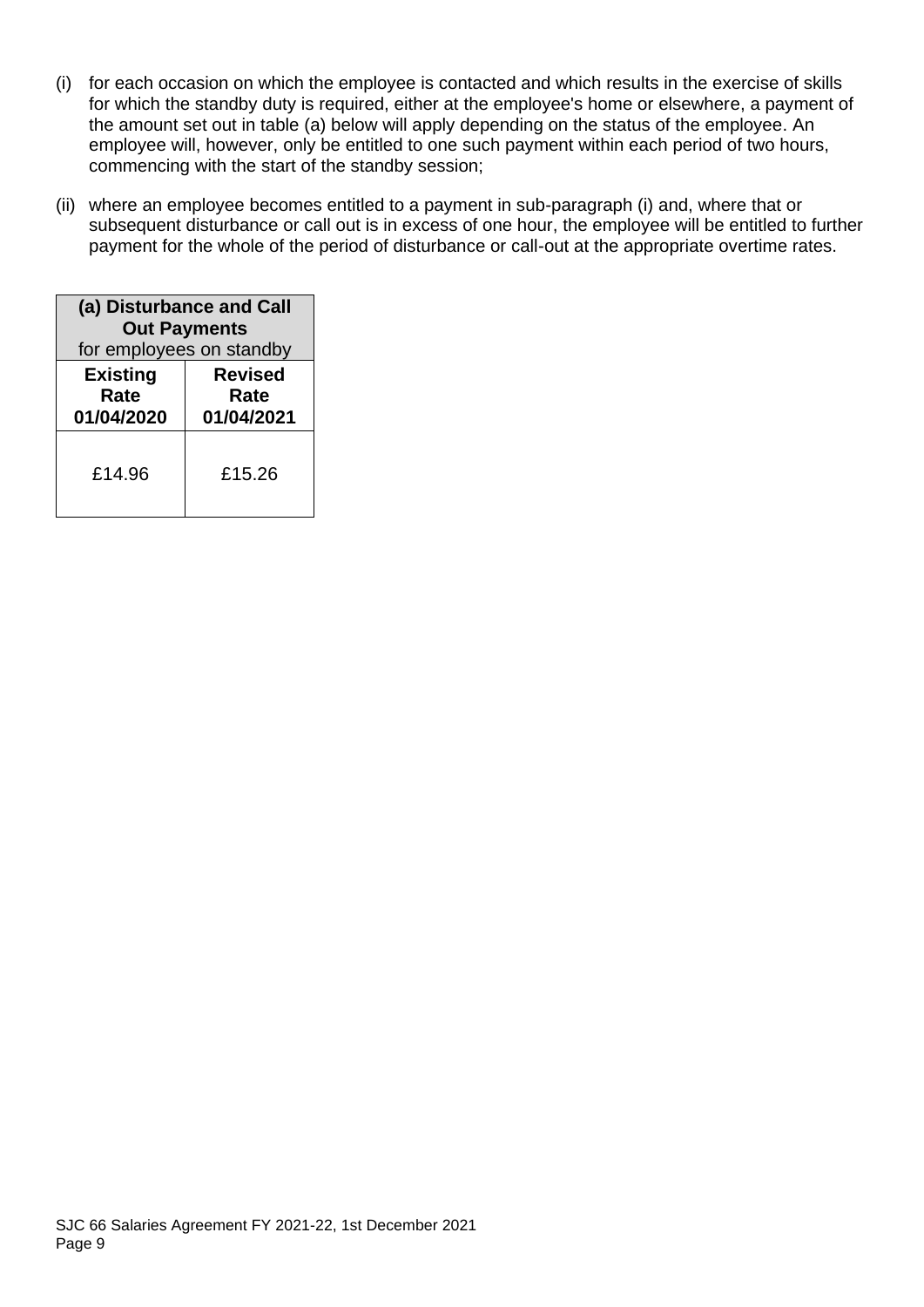#### **Payments for Employees not on Standby**

These are legacy allowances in Part 3 of the Scottish Joint Council Scheme of Terms and Conditions (The Red Book). The implementation agreement states, "Part 3 contains other Scottish provisions which may be modified locally, by negotiation between the council and the unions." Where there is a local agreement in place applicable to the allowances below it replaces these allowances.

Employees not undertaking standby duty but who are contacted or called out will be paid on the following basis:

- (i) for each occasion on which the employee is contacted and which results in the exercise of skills for which the standby duty is required, either at the employee's home or elsewhere, a payment of the amount set out in table (b) will apply, however, an employee will only be entitled to one such payment within each period of two hours, commencing with the start of a notional standby session; and
- (ii) where an employee becomes entitled to a payment in sub-paragraph (i) and, where that or subsequent disturbance or call out is in excess of one hour, the employee will be entitled to further payment for the whole of the period of disturbance or call out at the appropriate overtime rates.

| (b) Disturbance and Call Out<br><b>Payments</b><br>for employees not on standby |        |  |  |
|---------------------------------------------------------------------------------|--------|--|--|
| <b>Existing Rate</b><br><b>Revised Rate</b><br>01/04/2020<br>01/04/2021         |        |  |  |
| £20.58                                                                          | £20.99 |  |  |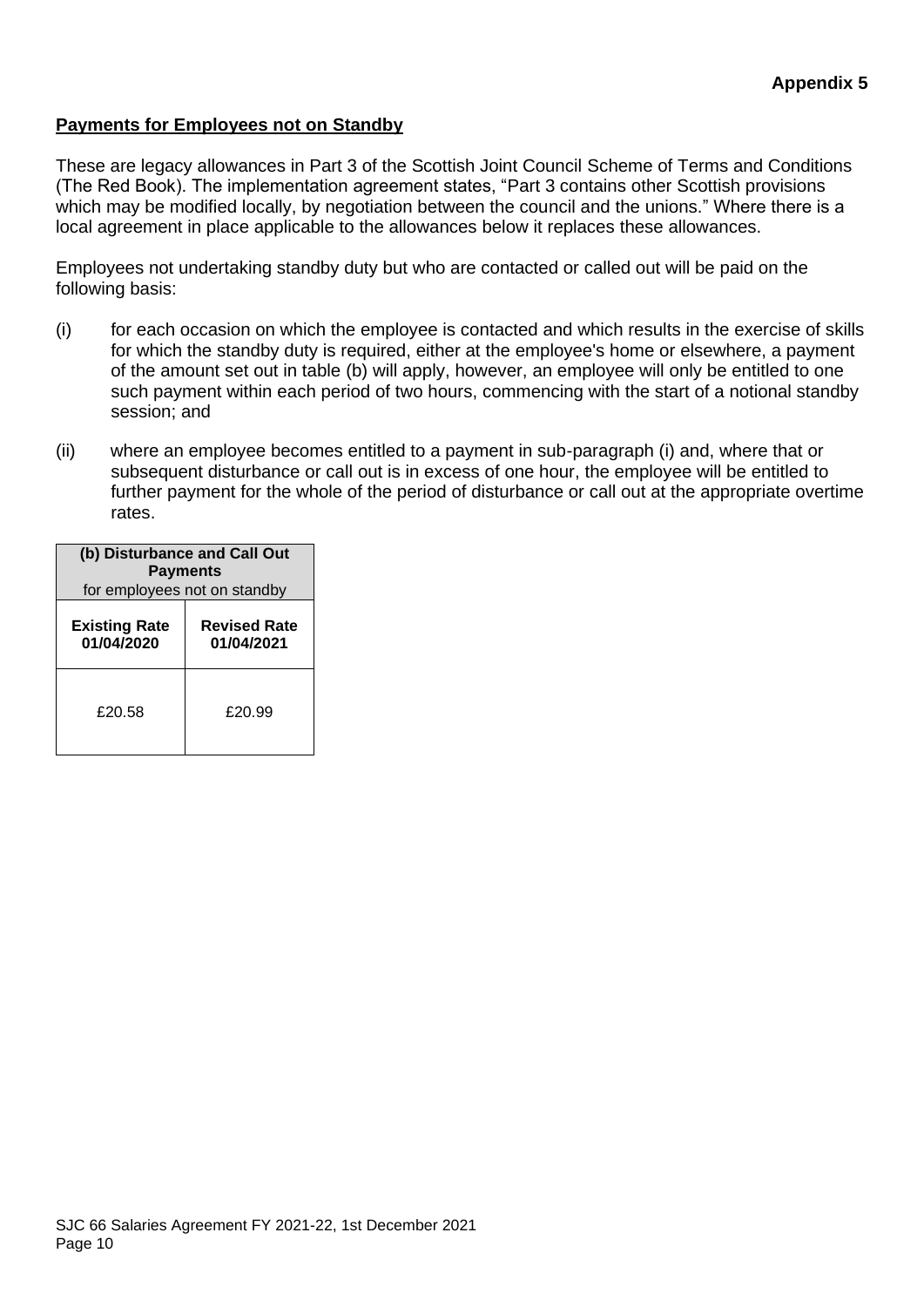#### **Part-Time Registrars and Assistant Registrars**

#### **Part-Time Registrars**

|                                                                                                                           | <b>Current</b><br>w.e.f 1 April<br>2020 | <b>Revised</b><br>w.e.f 1 April<br>2021 |
|---------------------------------------------------------------------------------------------------------------------------|-----------------------------------------|-----------------------------------------|
| Annual allowance                                                                                                          | £495.81                                 | £505.73                                 |
| Payment per entry as<br>follows - for every second<br>entry up to 100 and the<br>same for every third entry<br>thereafter | £36.71                                  | £37.44                                  |

### **Part-Time Assistant Registrars**

| <b>Current</b><br>w.e.f 1 April<br>2020 | <b>Revised</b><br>w.e.f 1 April<br>2021 |
|-----------------------------------------|-----------------------------------------|
| £144.90                                 | £147.80                                 |

**In those cases where office accommodation is not provided by the authority, the annual allowance towards rent, heating/lighting, etc., is increased as follows:**

|                  | <b>Current</b><br>w.e.f 1 April   w.e.f 1 April<br>2020 | <b>∣Revised</b><br>2021 |
|------------------|---------------------------------------------------------|-------------------------|
| Annual Allowance | £511.75                                                 | £521.99                 |

Annual Allowance